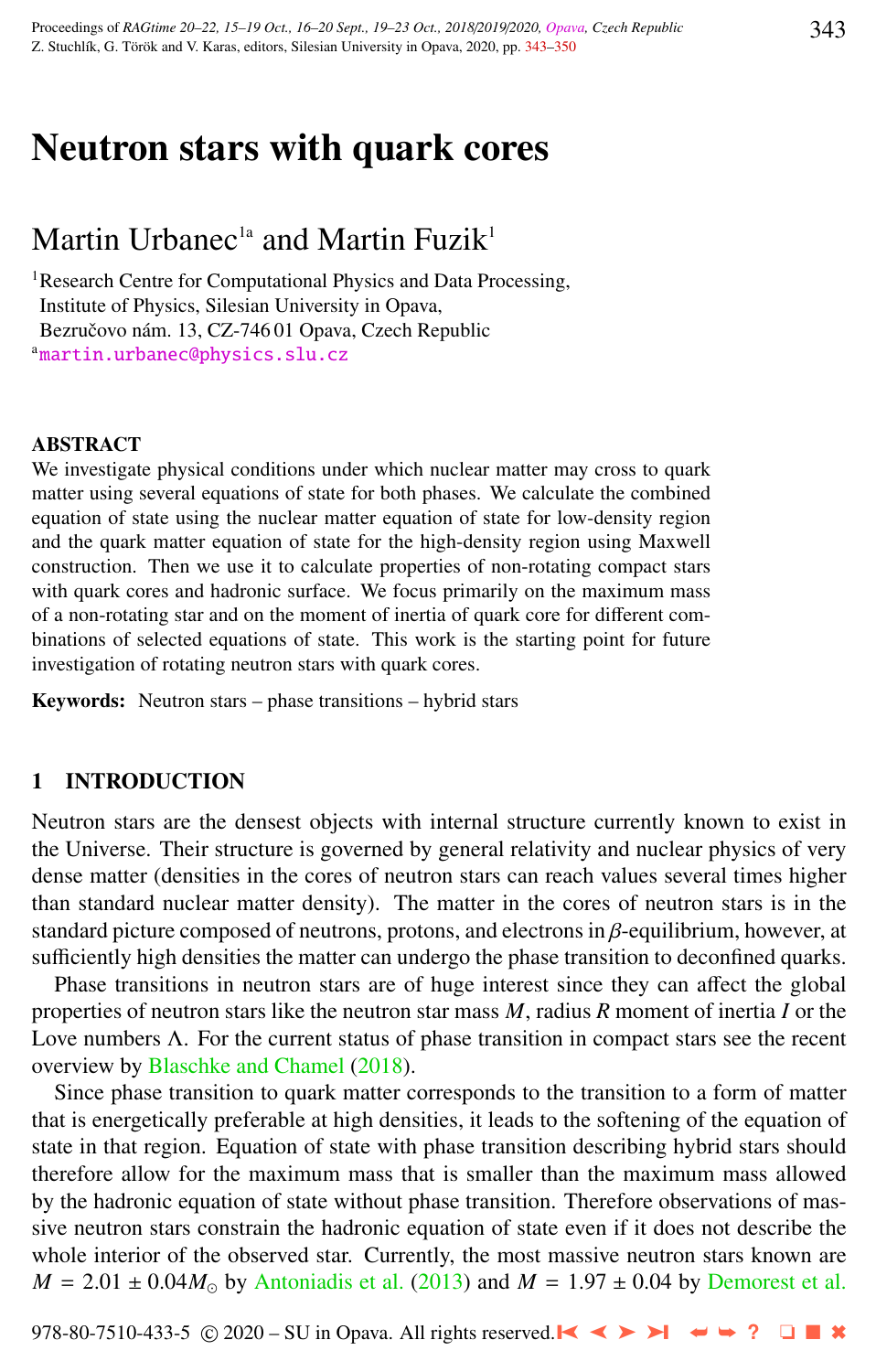$(2010)$  that are both in a binary system with a white dwarf, and massive enough to put serious constraints on the equation of state of neutron star matter. Other observational con-straints on equations of state with phase transition have been discussed also by [Kurkela](#page-6-0) [et al.](#page-6-0) [\(2014\)](#page-6-0) who shown that constraints from neutron star observations on the equation of state of neutron star matter are insensitive to the size of quark matter core. The maximum mass of neutron stars with quark cores was also discussed by other authors - see e.g. [Zdunik](#page-7-0) [and Haensel](#page-7-0) [\(2013\)](#page-7-0).

In this short presentation, we focus on simple calculations using several equations of state of hadronic matter and for each, we calculate the physical conditions of Maxwell phase transition to simple MIT Bag model with various values of bag constant. We calculate non-rotating models of compact stars with quark core and focus on mass-radius relation, on maximum mass, and on the moment of inertia of quark core.

## 2 MODEL

## 2.1 Equations of state

*Hadronic EoS:* In our presentation we use selection of representative hadronic equations of state namely APR [\(Akmal et al.,](#page-6-0) [1998\)](#page-6-0), FPS [\(Lorenz et al.,](#page-6-0) [1993\)](#page-6-0), Gandolfi [\(Gandolfi](#page-6-0) [et al.,](#page-6-0) [2010\)](#page-6-0), KDE [\(Agrawal et al.,](#page-6-0) [2005\)](#page-6-0), NRAPR [\(Steiner et al.,](#page-7-0) [2005\)](#page-7-0), SLy4 [Rikovska](#page-6-0) [Stone et al.](#page-6-0) [\(2003\)](#page-6-0), and UBS [\(Urbanec et al.,](#page-7-0) [2010\)](#page-7-0). Each of these equations of state is composed of an equation of state describing nuclear matter composed of neutrons, protons, electrons, and muons in  $\beta$ -equilibrium based on various theoretical models of nucleonnucleon interaction and are matched to a standard set of equations of state describing the low-density region, where the matter is composed of stable atomic nuclei or free neutrons in equilibrium with nuclei [\(Baym et al.,](#page-6-0) [1971\)](#page-6-0).

*Quark EoS:* We assume the quark core to consist of mass-less u and d quarks. To describe quark matter we use MIT Bag model [\(Chodos et al.,](#page-6-0) [1974;](#page-6-0) [Farhi and Ja](#page-6-0)ffe, [1984;](#page-6-0) [Haensel](#page-6-0) [et al.,](#page-6-0) [1986\)](#page-6-0) where pressure *P* is related to energy density  $\rho$  by

$$
P = \frac{1}{3} \left( \rho - 4B \right),\tag{1}
$$

where *B* is Bag constant that gives energy density corresponding to zero pressure  $\rho_0 = 4B$ .<br>The factor 1/3 can be related to sound speed of quark matter  $v_a = c_A \sqrt{dP/d\rho} = c/\sqrt{3}$ . The The factor 1/3 can be related to sound speed of quark matter  $v_s = c \sqrt{\frac{dP}{d\rho}} = c/\sqrt{3}$ . The harvon number density is given as baryon number density is given as

$$
n_{\rm B} = \left[\frac{4(1 - 2\alpha_{\rm c}/\pi)^{1/3}}{9\pi^{2/3}\hbar} (\rho - B)\right]^{3/4},\tag{2}
$$

where  $\alpha_c$  is strong interaction coupling constant. Chemical potential per baryon is given by

$$
\mu_{\rm B} = \frac{\rho + P}{n_{\rm B}}.\tag{3}
$$

In our calculations we take  $\alpha_c = 0$  and for bag constant we choose six different values  $B = \{2; 2.5; 3; 3.5; 4; 4.5\} \times 10^{14} \text{g.cm}^{-3}.$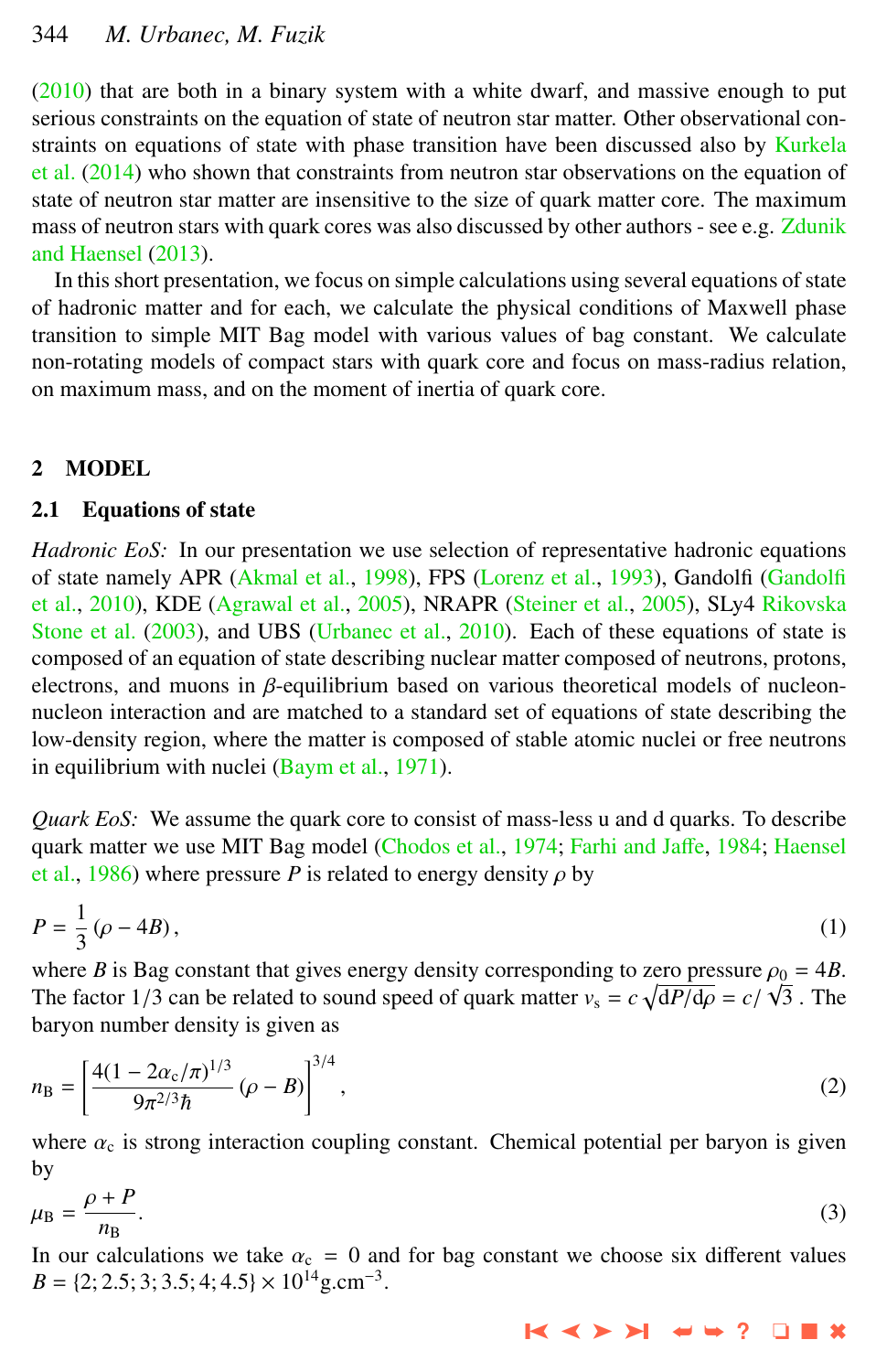*Phase transition* For all possible combinations of hadronic EoS and quark EoS, we calculate pressure and baryonic chemical potential of the phase transition using Maxwell construction, i.e. the resulting EoS has continuous chemical potential as a function of pressure  $\mu_B = \mu_B(P)$ . Phase transition takes place at pressure  $P_{pt}$  and baryonic chemical potential  $\mu_{pt}$ that is calculated for each combination of the hadronic equation of state and quark equation of state from our selection. The same approach to model the phase transition was used e.g. by Benić et al. [\(2015\)](#page-6-0) or by [Alvarez-Castillo et al.](#page-6-0) [\(2019\)](#page-6-0) where they used more advanced quark EoS based on QCD and used relativistic mean-field model EoS of hadronic matter.

*Compact star models* Global properties of non-rotating compact stars are given by differential equations of hydrostatic equilibrium - TOV equation [\(Tolman,](#page-7-0) [1939;](#page-7-0) [Oppenheimer](#page-6-0) [and Volko](#page-6-0)ff, [1939\)](#page-6-0)

$$
\frac{\mathrm{d}P}{\mathrm{d}r} = -\frac{(\rho + P)\left[m(r) + 4\pi r^3 P\right]}{r\left[r - 2m\left(r\right)\right]},\tag{4}
$$

where  $m(r)$  is mass inside a sphere of radius  $r$  and is given by

$$
\frac{\mathrm{d}m(r)}{\mathrm{d}r} = 4\pi\rho r^2. \tag{5}
$$

The set of differential equation is solved for given value of central pressure. Equations are integrated while the pressure remains positive and the radius *r* where pressure vanishes is giving the surface of compact star, i.e.  $P(R) = 0$  with *R* being the radius of the compact star. Mass is given by  $M = m(R)$ . We also calculate moment of inertia of the star  $I_{\text{tot}}$  given by [\(Hartle,](#page-6-0) [1967\)](#page-6-0)

$$
I_{\text{tot}} = -\frac{2}{3} \int_{0}^{R} r^{3} \left(\frac{dj}{dr}\right) \left(\frac{\tilde{\omega}}{\Omega}\right) dr,\tag{6}
$$

where  $\Omega$  is angular velocity of the star and *j* is given by  $j = 1/\sqrt{-g_{rr}g_{tt}}$ . The function  $\tilde{\omega}$  is found by solving equation found by solving equation

$$
\frac{1}{r^4}\frac{d}{dr}\left(r^4j\frac{d\tilde{\omega}}{dr}\right) + \frac{4}{r}\frac{dj}{dr}\tilde{\omega} = 0.
$$
\n(7)

One can find a moment of inertia of the quark core  $I_{\text{core}}$  by performing the integral in eq. (6) to  $r_{\text{pt}} = r(P = P_{\text{pt}})$  instead performing the integral to the surface where  $r = R$ .

## 3 RESULTS AND DISCUSSION.

We solved the structure equations described in the previous section to obtain mass, radius, a moment of inertia of the whole star, and the moment of inertia of the quark core as a function of central pressure. At first, we solved the problem for purely hadronic equations of state and we present the mass-radius relation on the left panel of Fig. [1.](#page-3-0) The results when we assumed only quark matter described by the MIT Bag model is presented on the right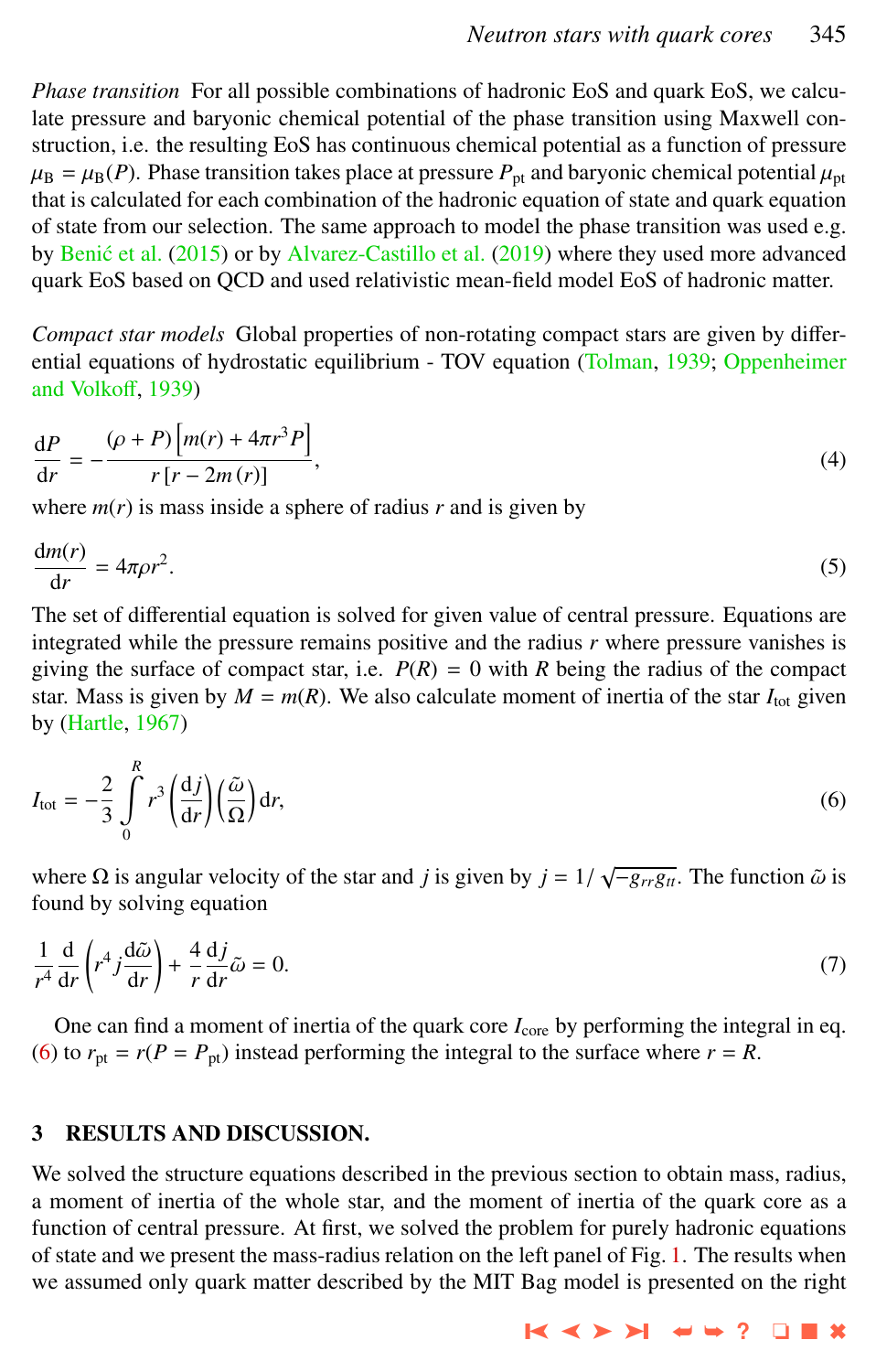<span id="page-3-0"></span>

Figure 1. Mass vs radius of neutron stars with hadronic equations of state (left) and quark stars with MIT Bag model (right).

panel of Fig. 1. The maximum mass of quark stars is given purely by bag constant in a simple model we assumed here and was discussed by [Haensel et al.](#page-6-0) [\(1986\)](#page-6-0). They found a maximum mass and corresponding radius, a moment of inertia, and central density as a function of Bag constant (see eq. (28) in [Haensel et al.](#page-6-0) [\(1986\)](#page-6-0) and related discussion for  $details)^{1}$ .

Mass-radius relations of hybrid stars (neutron stars with quark cores) are discussed on Fig. [2](#page-4-0) where each panel correspond to a particular value of bag constant and bag constant is increasing from the top left to bottom right. The lines at each panel starting on the right where mass is smallest and radius largest are corresponding to lower central pressures. As central pressure increases the radius is becoming smaller and mass is increasing. On the left panel of the top row, where  $B = 2.0 \times 10^{14}$  g.cm<sup>-3</sup>(left) the mass reaches maximum<br>values (different for each hadronic equation of state but well bellow 1*M*.) After that the values (different for each hadronic equation of state but well bellow  $1M_{\odot}$ ). After that, the mass is decreasing and starts to increase again. The stellar models when mass is decreasing with central pressure increasing are unstable against radial perturbations. After reaching minima the mass starts to increase, stellar models are stable again and the mass reaches new maxima. This second maximum is primarily given by the value of bag constant and is almost the same for all considered hadronic equations of state. We can see that for a small interval of masses the stable configuration may have two different radii. These objects are usually called twin stars - see Benić et al.  $(2015)$  for a more interesting case of high mass twin stars. In the case of our selection of equations of state, none of the hybrid star models meets the highest observed mass of  $2.01 \pm 0.04 M_{\odot}$ . The only equation of state that meets the requirement is the UBS with  $B = 4.5 \times 10^{14}$  g.cm<sup>-3</sup> but the mass is reached before the quark core starts to be present (see bottom right panel of Fig. [3](#page-5-0) demonstrating there is no quark core before maximum mass is reached).

We calculated the moment of inertia of quark core  $I_{\text{core}}$  and we present its size relative to the total moment of inertia  $I_{\text{tot}}$  versus gravitational mass on Fig. [3.](#page-5-0) One can see that

[Haensel et al.](#page-6-0) [\(1986\)](#page-6-0) were motivated by the investigation of strange stars, objects that are composed by a mixture of u,d and s quarks and the quark phase is energetically preferable up to zero pressure. In our case quark matter becomes energetically favorable if  $P > P_{\text{pt}}$ .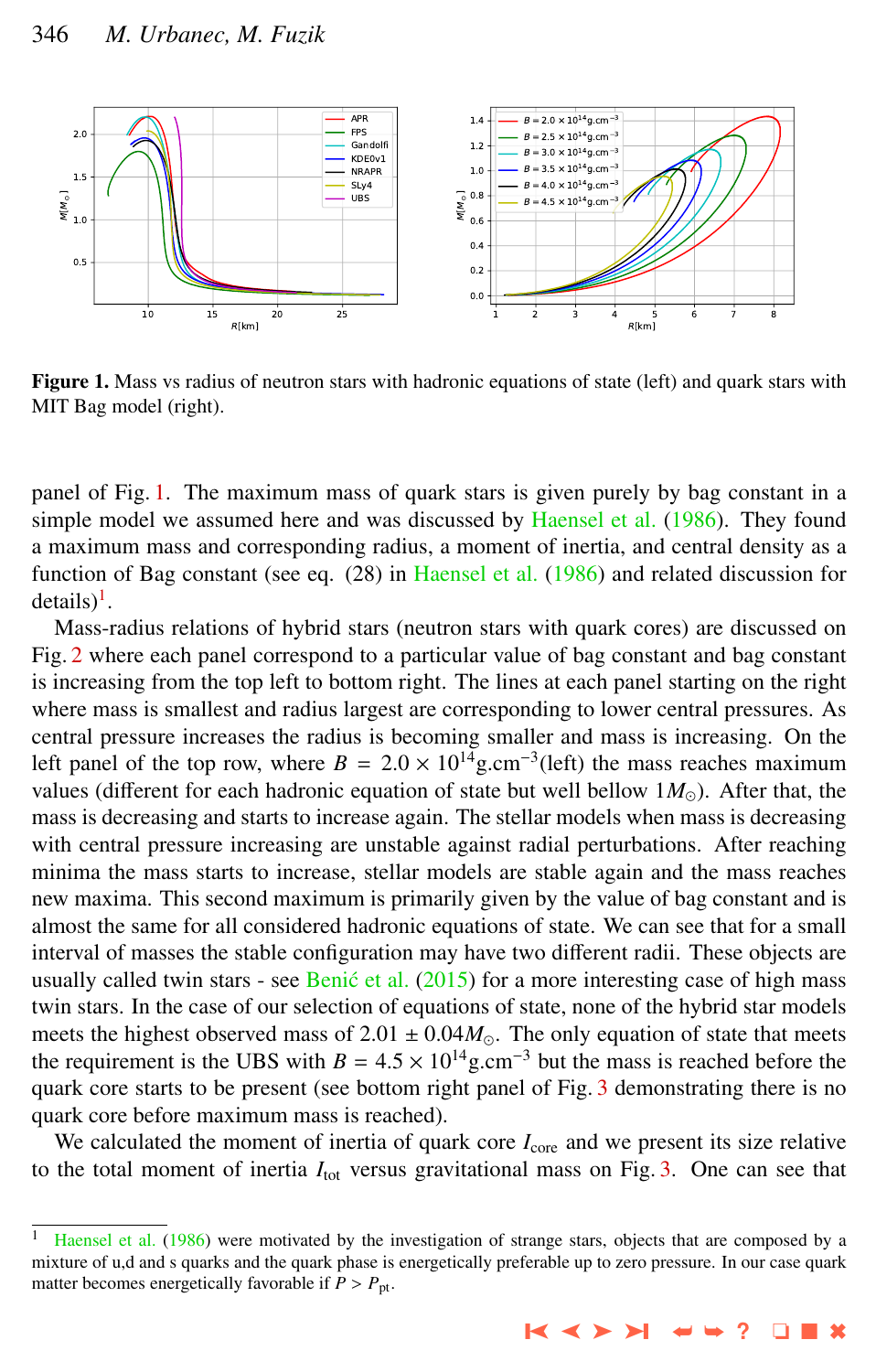<span id="page-4-0"></span>

Figure 2. Mass vs radius of neutron stars with quark matter cores. Each panel represents stars having the same quark EoS but different hadronic equations of state. The values of Bag constants are (top left to bottom right)  $B = \{2, 2.5, 3, 3.5, 4, 4.5\} \times 10^{14}$ g.cm<sup>-3</sup> and all phase transitions are calculated using<br>Maxwell construction. We can see that for a very small value of hag constant  $B = 2 \times 10^{14}$ g cm<sup>-3</sup>the Maxwell construction. We can see that for a very small value of bag constant  $B = 2 \times 10^{14}$  g.cm<sup>-3</sup> the maximum mass is dominated by the equation of state of quark matter, while in the case of higher values bag constant the hadronic equation of state plays an important role. Quark matter core is present in most of maximum mass configurations apart from the one with UBS EoS (see Fig [3\)](#page-5-0).

the maximum size of quark core in stable compact stars corresponds to the lowest value of bag constant and that *<sup>I</sup>*core/*I*tot is decreasing with increasing bag constant. Even for the highest values of *B* the quark core is present before reaching maximum mass except for UBS equation of state.

In this short proceeding, we presented a simple analysis of phase transition using several hadronic equations of state and combined each of them with the simplest form of MIT bag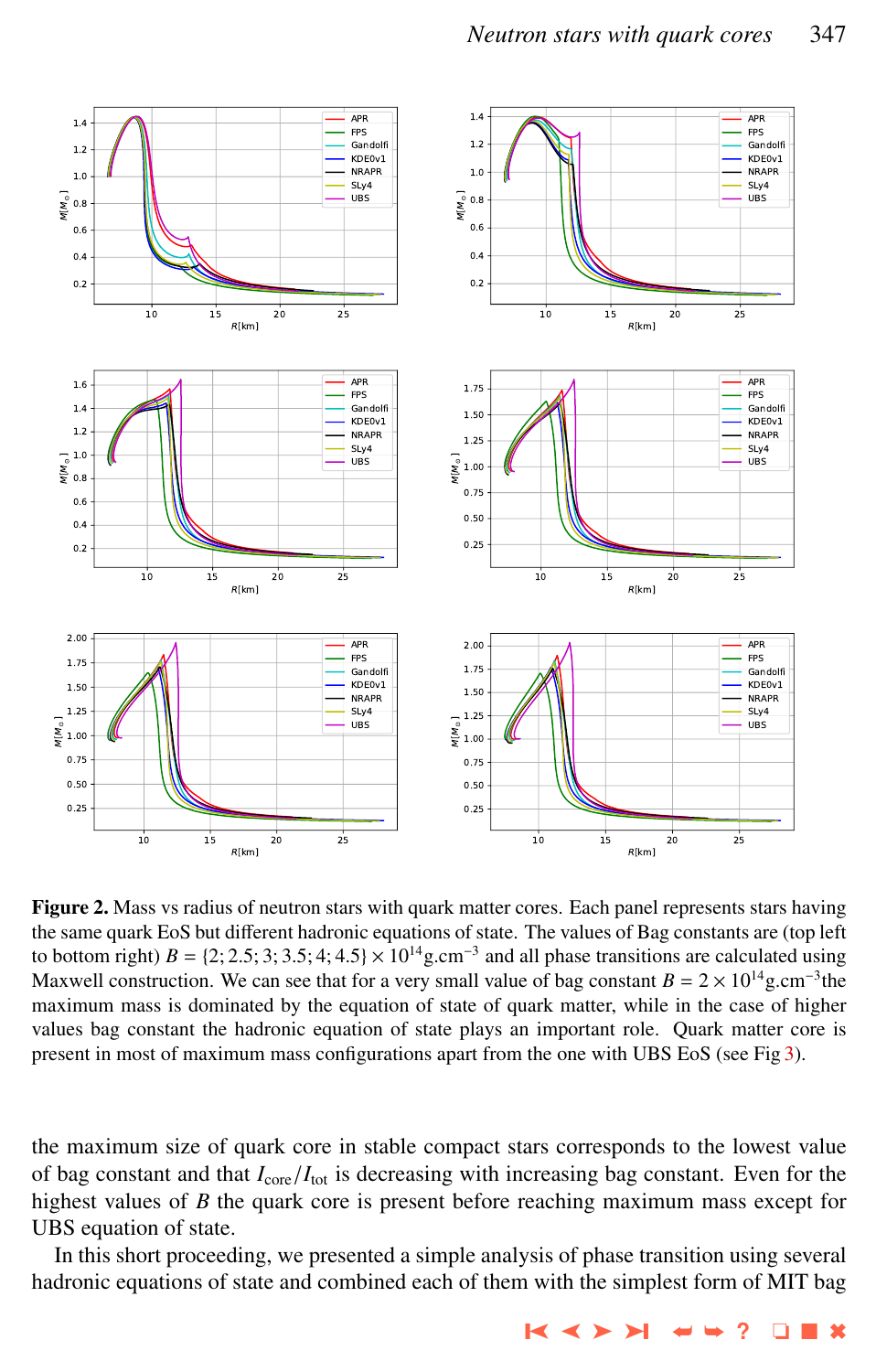<span id="page-5-0"></span>

Figure 3. Moment of inertia of the quark core relative to the moment of inertia of the whole star. Each panel represents stars having the same quark EoS but different hadronic equations of state. The values of Bag constants are (top left to bottom right)  $B = \{2, 2.5, 3, 3.5, 4, 4.5\} \times 10^{14}$  g.cm<sup>-3</sup> and all<br>phase transitions are calculated using Maxwell construction. One can see that quark matter core starts phase transitions are calculated using Maxwell construction. One can see that quark matter core starts to be present before maximum mass is reached in most of the cases, however, in the case of UBS the stable configurations can have quark core only in the two of investigated cases (top row).

model calculated for various values of bag constant. We showed that for low values of bag constant the maximum mass is determined by the value of bag constant while the hadronic equation of state plays an important role for higher values of bag constant. That is the starting point for our future investigation where we plan to use a more advanced equation of state of quark matter and investigate also rotating objects.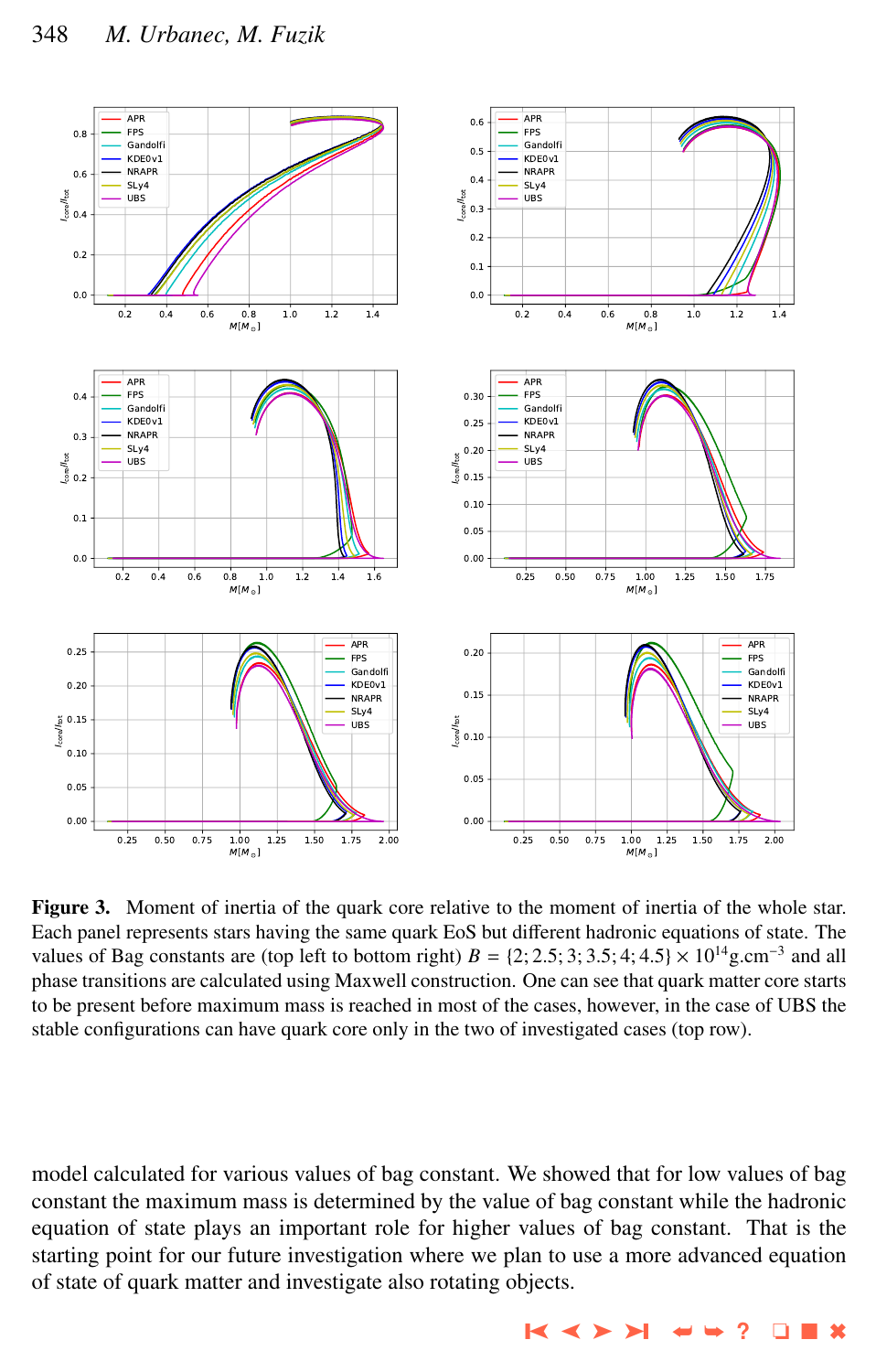#### <span id="page-6-0"></span>ACKNOWLEDGEMENTS

The present work was supported by the Czech Grant LTT17003.

## REFERENCES

- Agrawal, B. K., Shlomo, S. and Au, V. K. (2005), Determination of the parameters of a Skyrme type effective interaction using the simulated annealing approach, *Phys Rev C*, 72(1), 014310, [arXiv:](http://www.arxiv.org/abs/nucl-th/0505071) [nucl-th/0505071](http://www.arxiv.org/abs/nucl-th/0505071).
- Akmal, A., Pandharipande, V. R. and Ravenhall, D. G. (1998), Equation of state of nucleon matter and neutron star structure, *Phys. Rev C*, 58(3), pp. 1804–1828, arXiv: [nucl-th/9804027](http://www.arxiv.org/abs/nucl-th/9804027).
- Alvarez-Castillo, D. E., Blaschke, D. B., Grunfeld, A. G. and Pagura, V. P. (2019), Third family of compact stars within a nonlocal chiral quark model equation of state, *Phys Rev D*, 99(6), 063010, arXiv: [1805.04105](http://www.arxiv.org/abs/1805.04105).
- Antoniadis, J., Freire, P. C. C., Wex, N., Tauris, T. M., Lynch, R. S., van Kerkwijk, M. H., Kramer, M., Bassa, C., Dhillon, V. S., Driebe, T., Hessels, J. W. T., Kaspi, V. M., Kondratiev, V. I., Langer, N., Marsh, T. R., McLaughlin, M. A., Pennucci, T. T., Ransom, S. M., Stairs, I. H., van Leeuwen, J., Verbiest, J. P. W. and Whelan, D. G. (2013), A Massive Pulsar in a Compact Relativistic Binary, *Science*, 340(6131), p. 448, arXiv: [1304.6875](http://www.arxiv.org/abs/1304.6875).
- Baym, G., Pethick, C. and Sutherland, P. (1971), The Ground State of Matter at High Densities: Equation of State and Stellar Models, *ApJ*, 170, p. 299.
- Benic, S., Blaschke, D., Alvarez-Castillo, D. E., Fischer, T. and Typel, S. (2015), A new quark-hadron ´ hybrid equation of state for astrophysics. I. High-mass twin compact stars, *A*&*A*, 577, A40, [arXiv:](http://www.arxiv.org/abs/1411.2856) [1411.2856](http://www.arxiv.org/abs/1411.2856).
- Blaschke, D. and Chamel, N. (2018), *Phases of Dense Matter in Compact Stars*, volume 457, p. 337.
- Chodos, A., Jaffe, R. L., Johnson, K. and Thorn, C. B. (1974), Baryon structure in the bag theory, *Phys Rev D*, 10(8), pp. 2599–2604.
- Demorest, P. B., Pennucci, T., Ransom, S. M., Roberts, M. S. E. and Hessels, J. W. T. (2010), A two-solar-mass neutron star measured using Shapiro delay, *Nature*, 467(7319), pp. 1081–1083, arXiv: [1010.5788](http://www.arxiv.org/abs/1010.5788).
- Farhi, E. and Jaffe, R. L. (1984), Strange matter, *Phys Rev D*, 30(11), pp. 2379–2390.
- Gandolfi, S., Illarionov, A. Y., Fantoni, S., Miller, J. C., Pederiva, F. and Schmidt, K. E. (2010), Microscopic calculation of the equation of state of nuclear matter and neutron star structure, *MNRAS*, 404(1), pp. L35–L39, arXiv: [0909.3487](http://www.arxiv.org/abs/0909.3487).
- Haensel, P., Zdunik, J. L. and Schaefer, R. (1986), Strange quark stars, *A*&*A*, 160(1), pp. 121–128.
- Hartle, J. B. (1967), Slowly Rotating Relativistic Stars. I. Equations of Structure, *ApJ*, 150, p. 1005.
- Kurkela, A., Fraga, E. S., Schaffner-Bielich, J. and Vuorinen, A. (2014), Constraining Neutron Star Matter with Quantum Chromodynamics, *ApJ*, 789(2), 127, arXiv: [1402.6618](http://www.arxiv.org/abs/1402.6618).
- Lorenz, C. P., Ravenhall, D. G. and Pethick, C. J. (1993), Neutron star crusts, *Phys Rev Lett*, 70(4), pp. 379–382.
- Oppenheimer, J. R. and Volkoff, G. M. (1939), On Massive Neutron Cores, *Physical Review*, 55(4), pp. 374–381.
- Rikovska Stone, J., Miller, J. C., Koncewicz, R., Stevenson, P. D. and Strayer, M. R. (2003), Nuclear matter and neutron-star properties calculated with the Skyrme interaction, *Phys Rev C*, 68(3), 034324.